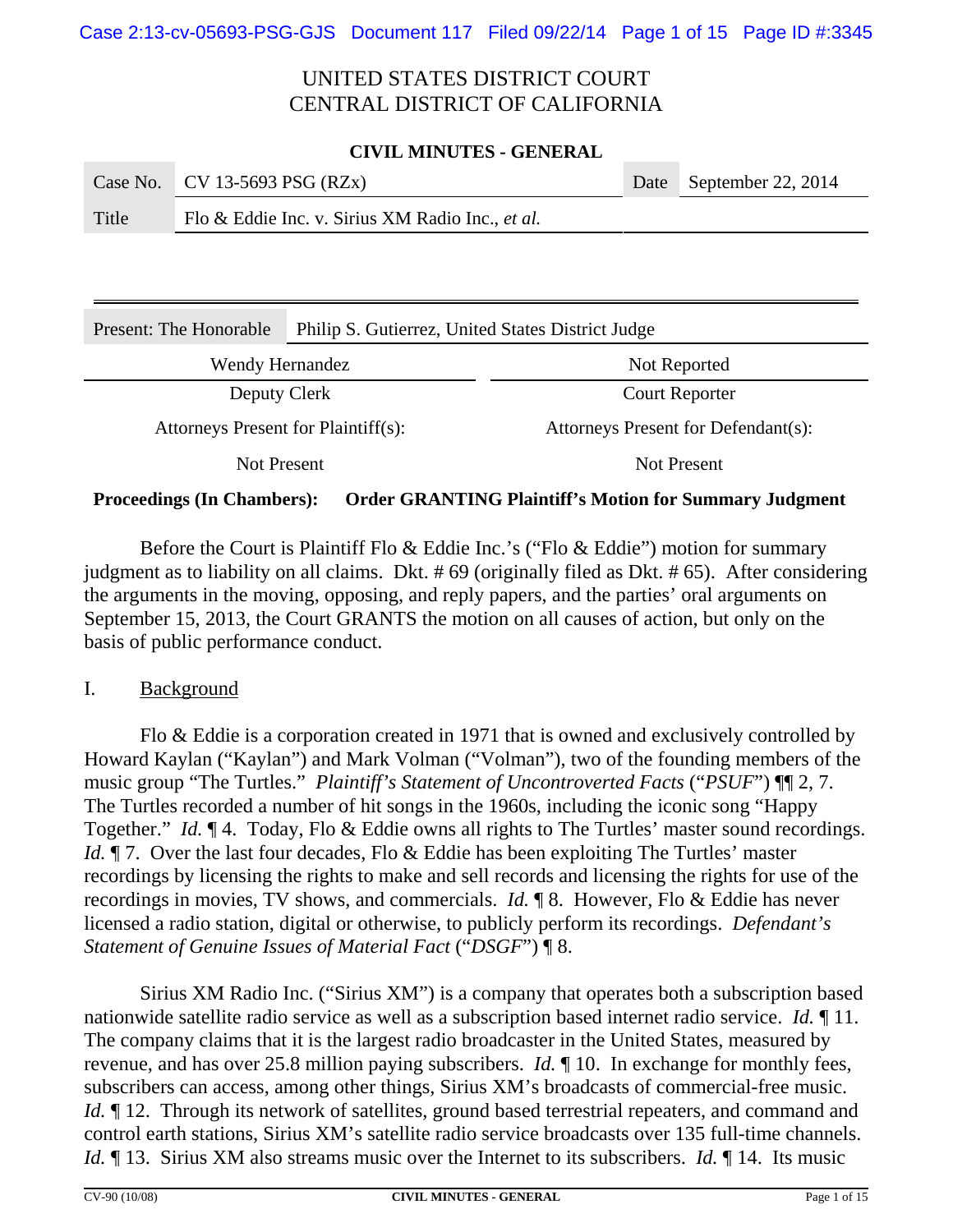### **CIVIL MINUTES - GENERAL**

|       | Case No. CV 13-5693 PSG $(RZx)$                  | Date September 22, 2014 |
|-------|--------------------------------------------------|-------------------------|
| Title | Flo & Eddie Inc. v. Sirius XM Radio Inc., et al. |                         |

offerings include a number of channels devoted solely to playing "oldies" music recorded prior to 1972, such as "40s on 4," "50s on 5," and "60s on 6." *Id.* ¶ 13.

Through its satellite and Internet radio services, Sirius XM has publicly performed 15 separate pre-1972 sound recordings that are exclusively owned by Flo & Eddie. *Id.* ¶ 23. Flo & Eddie has not licensed Sirius XM to use these recordings in its radio services and Sirius XM performs these sound recordings without paying royalties to Flo & Eddie. *Id.* ¶ 24. Flo & Eddie has been aware that Sirius XM plays songs by The Turtles for over seven years. *Id.* ¶ 77. Prior to commencing this lawsuit, Flo & Eddie had never asked Sirius XM to stop performing its recordings or to acquire a license from Flo & Eddie for its performances. *Id.* ¶ 78.

Ever since the songs owned by Flo & Eddie were recorded in the 1960s and 1970s, terrestrial (AM/FM) radio stations have played the recordings and Flo & Eddie has been aware of this practice. *Id.* ¶ 86. Radio stations have never obtained licenses to perform these recordings from Flo & Eddie or otherwise. Id. ¶ 87. However, Flo & Eddie has also never contacted a radio station to request compensation for public performances of its tracks or sued any radio station these performances. *Id.* ¶ 90.

In addition to broadcasting and streaming Flo & Eddie's sound recordings to its subscribers, Sirius XM has allegedly engaged in some copying of Flo & Eddie's sound recordings in the operation of its business. *Id.* ¶¶ 16, 19, 20-22, 24. This reproduction conduct involves copying recordings to databases and libraries, using small segments of songs in the creation of voice transitions, copying to "play out servers," "buffering" songs, and authorizing third party copying of broadcasts. *Id.*

Flo & Eddie filed its Complaint in Los Angeles Superior Court on August 1, 2013, alleging violations of California Civil Code § 980(a)(2) and California's Unfair Competition Law, Cal. Bus. & Prof. Code §§ 17200, *et seq.* ("UCL"), conversion, and misappropriation. Dkt. # 1. Sirius XM filed a timely Notice of Removal and the case was removed on August 6, 2013. *Id.* Flo & Eddie now seek summary judgment on liability as to all of its causes of action. *See* Dkt. # 69.

### II. Legal Standard

Federal Rule of Civil Procedure 56(a) provides that a "court shall grant summary judgment if the movant shows that there is no genuine dispute as to any material fact and the movant is entitled to judgment as a matter of law." Fed. R. Civ. P. 56(a). An issue of fact is genuinely disputed and material if it cannot be reasonably resolved in favor of either party and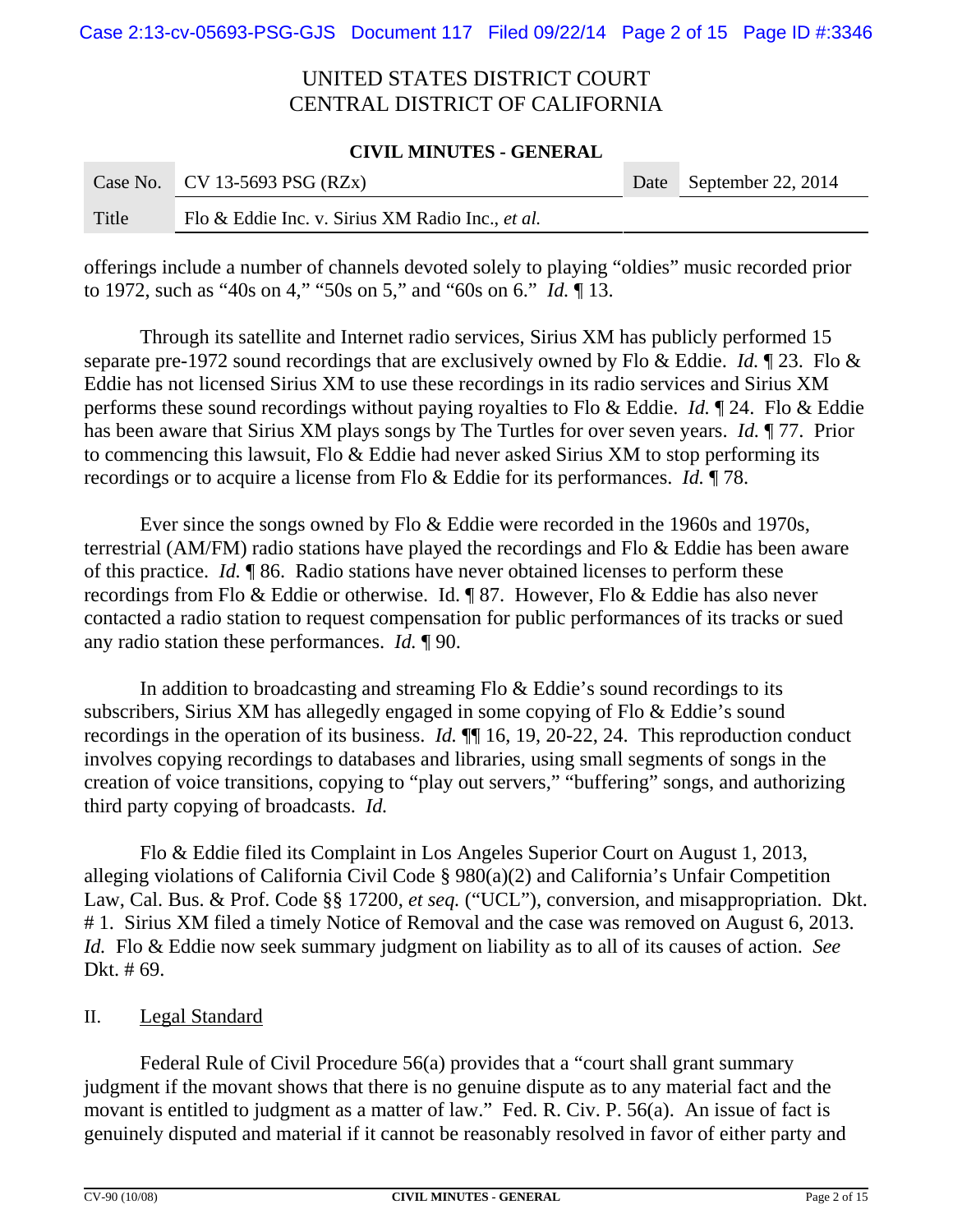#### **CIVIL MINUTES - GENERAL**

|       | Case No. CV 13-5693 PSG (RZx)                    | Date September 22, 2014 |
|-------|--------------------------------------------------|-------------------------|
| Title | Flo & Eddie Inc. v. Sirius XM Radio Inc., et al. |                         |

may affect the outcome of the suit. *Anderson v. Liberty Lobby, Inc.*, 477 U.S. 242, 238 (1986); *In re Barboza*, 545 F.3d 702, 707 (9th Cir. 2008).

The party moving for summary judgment bears the initial burden of showing that there is no genuine issue of material fact. *See Celotex Corp. v. Catrett*, 477 U.S. 317, 323 (1986). "[M]ere allegation and speculation do not create a factual dispute for purposes of summary judgment." *Nelson v. Pima Cmty. Coll.*, 83 F.3d 1075, 1081-82 (9th Cir. 1996) (citation omitted). A party asserting that a fact cannot be genuinely disputed must support that assertion by citing to "materials in the record, including depositions, documents, electronically stored information, affidavits or declarations, stipulations (including those made for purposes of the motion only), admissions, interrogatory answers, or other materials." Fed. R. Civ. P.  $56(c)(1)(A)$ .

If the non-movant will bear the burden of proof on an issue at trial, the moving party can satisfy its summary judgment burden by "'showing'—that is, pointing out to the district court—that there is an absence of evidence to support the nonmoving party's case." *Celotex Corp. v. Catrett*, 477 U.S. 317, 325 (1986). The non-moving party must then "come forth with evidence from which a jury could reasonably render a verdict in the non-moving party's favor." *In re Oracle Corp. Sec. Litig.*, 627 F.3d 376, 387 (9th Cir. 2010). The non-moving party must set forth specific evidence showing that there is a genuine issue for trial, and "may not rest upon the mere allegations or denials of his pleading." *Anderson*, 477 U.S. at 256.

On summary judgment, the Court may not weigh conflicting evidence or make credibility determinations. *Soremekun v. Thrifty Payless, Inc.*, 509 F.3d 978, 984 (9th Cir. 2007). It must draw all reasonable inferences in the light most favorable to the non-moving party. *Anderson*, 477 U.S. at 255; *Soremekun*, 509 F.3d at 984.

### III. Discussion

Flo & Eddie argues that Sirius XM is liable for two distinct unauthorized uses of its sound records: (1) *publicly performing* Flo & Eddie's recordings by broadcasting and streaming the content to end consumers and to secondary delivery and broadcast partners, and (2) *reproducing* Flo & Eddie's recordings in the process of operating its satellite and Internet radio services. *Mot.* 9:7-15, 7:8-10. Flo & Eddie claims that each of these unlicensed uses violates California copyright law and constitutes misappropriation, conversion, and an unlawful and unfair business practice under the UCL. *Mot.* 20:3-4, 9-11. The Court will examine each use in turn.

### A. Public Performance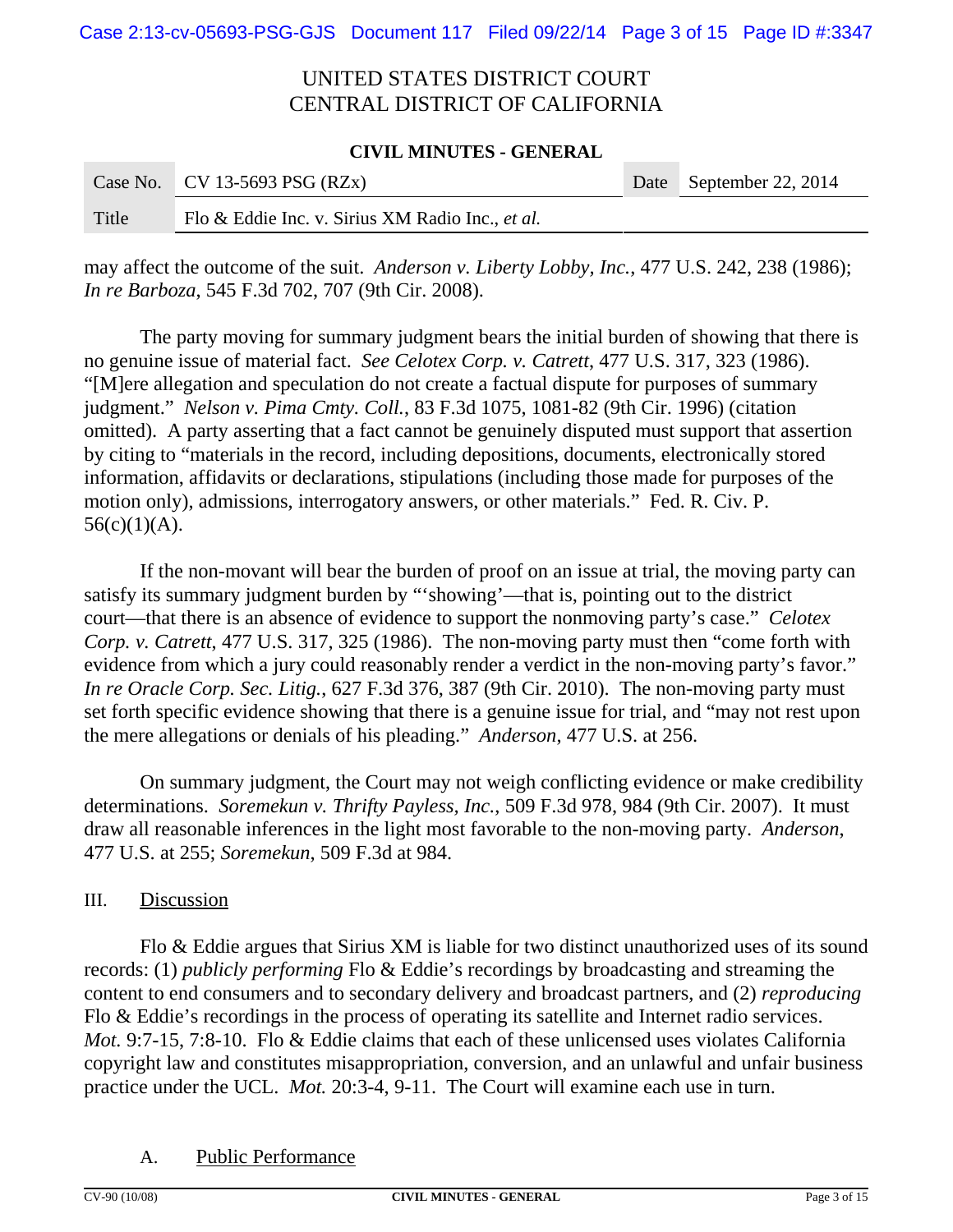### **CIVIL MINUTES - GENERAL**

|       | Case No. CV 13-5693 PSG (RZx)                    | Date September 22, 2014 |
|-------|--------------------------------------------------|-------------------------|
| Title | Flo & Eddie Inc. v. Sirius XM Radio Inc., et al. |                         |

On the public performance use, the parties do not dispute any of the materials facts regarding whether Sirius XM publicly performed Flo & Eddie's sound recordings. *See DSGF* ¶ 23. Sirius XM does not deny that it routinely publicly performs Flo & Eddie's sound recordings in the course of its business; rather, it argues that the bundle of rights that attaches to copyright ownership of a pre-1972 sound recording does not include the exclusive right to publicly perform the recording. *See Opp.* 6:15-19. Accordingly, once Sirius XM has lawfully purchased a copy of a Flo & Eddie recording, it broadcasts and streams that recording to paying audiences without first obtaining permission from Flo & Eddie to do so. *Mot.* 20:19-21. Flo & Eddie contends that, in California, copyright ownership of a pre-1972 sound recording includes the exclusive right to publicly perform the recording; therefore, if anyone wishes to publicly perform such a recording, they must first seek authorization from the recording's owner. *Id.* 10:20-23. To discern whether ownership of a pre-1972 sound recording includes the exclusive right to publicly perform the recording, the Court will look to copyright law.

## i. *The Relationship Between Federal and State Copyright Law with Respect to Sound Recordings*

The Federal Copyright Act exclusively governs rights attendant to works of authorship in many areas; however, it explicitly leaves certain segments of copyright law open to state regulation. *See generally,* 17 U.S.C. § 301 (the Federal Copyright Act's preemption section). When Congress passed the Federal Copyright Act in 1976, it carved out pre-1972 sound recordings as a limited area of copyright law unaffected by the new federal law and within the domain of the states: "With respect to sound recordings fixed before February 15, 1972, any rights or remedies under the common law or statutes of any state shall not be annulled or limited by this title until February 15, 2067…no sound recording fixed before February 15, 1972, shall be subject to copyright under this title[.] " *Id.* § 301(c). Accordingly, California statutory and common law presently governs the rights that attach to pre-1972 sound recordings because the Federal Copyright Act does not apply to those earlier recordings and explicitly allows states to continue to regulate them. *Id.* Flo & Eddie's sound recordings were fixed prior to February 15, 1972 (*DSGF ¶¶* 4,7); therefore, its rights to those recordings depend solely on whatever rights are afforded to sound recording owners under California law.

### ii. *Copyright Protection of Sound Recordings Under California Law*

California's copyright statute contains a provision that directly addresses pre-1972 sound recordings. *See* Cal. Civ. Code § 980(a)(2). Section 980(a)(2) provides: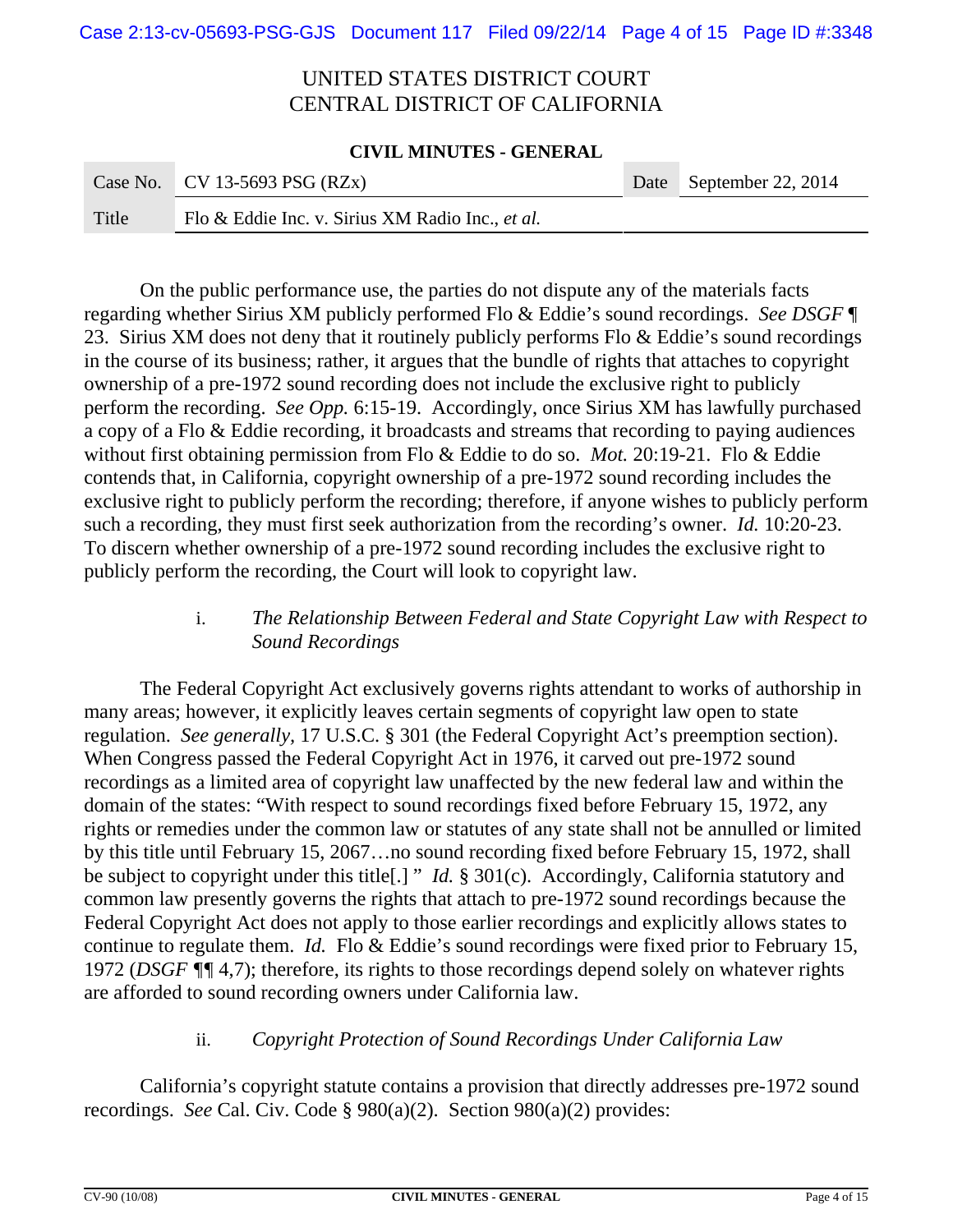### **CIVIL MINUTES - GENERAL**

|       | Case No.   CV 13-5693 PSG (RZx)                  | Date September 22, 2014 |
|-------|--------------------------------------------------|-------------------------|
| Title | Flo & Eddie Inc. v. Sirius XM Radio Inc., et al. |                         |

The author of an original work of authorship consisting of a sound recording initially fixed prior to February 15, 1972, has an exclusive ownership therein until February 15, 2047, as against all persons except one who independently makes or duplicates another sound recording that does not directly or indirectly recapture the actual sounds fixed in such prior recording, but consists entirely of an independent fixation of other sounds, even though such sounds imitate or simulate the sounds contained in the prior sound recording.

*Id.* Sirius XM does not claim that it falls into the statutory exception as an independent maker of another sound recording, thus the crucial point of statutory interpretation for this case is whether "exclusive ownership" of a sound recording carries within it the exclusive right to publicly perform the recording. *See Opp.* 6:20-7:4. If so, Sirius XM is infringing on Flo & Eddie's sound recording ownership rights by public performing the recordings without Flo & Eddie's authorization.

## *a. The Text of § 980(a)(2)*

The role of the courts in construing statutes is "to ascertain the intent of the drafters so as to effectuate the purpose of the law." *Esberg v. Union Oil Co.*, 28 Cal. 4th 262, 268 (2002) (citing *Preston v. State Bd. Of Equalization*, 25 Cal. 4th 197, 213 (2001)). "Because the statutory language is generally the most reliable indicator of legislative intent, [courts] first examine the words themselves, giving them their usual and ordinary meaning and construing them in context." *Id.* (citing *People v. Lawrence*, 24 Cal. 4th 219, 230 (2000)). And "[w]hen statutory language is clear and unambiguous, '"there is no need for construction and courts should not indulge in it."'" *Id.* (citing *People v. Benson*, 18 Cal. 4th 24, 30 (1998), quoting *People v. Overstreet*, 42 Cal. 3d 891, 895 (1986)).

Accordingly, the Court begins its interpretation with the text of § 980(a)(2), giving the words their usual and ordinary meanings. What does it mean to have "exclusive ownership" in a sound recording "as against all persons"? Cal. Civ. Code § 980(a)(2). Commonly, to have "exclusive ownership" in something is to possess and control it and to not share that right to possess and control with others. *See* THE AMERICAN HERITAGE DICTIONARY OF THE ENGLISH LANGUAGE 619, 1260 (Houghton Mifflin Harcourt, 5th ed. 2011) (defining "exclusive" and "ownership"). The California legislature defines "ownership" generally in the Civil Code in a manner consistent with the word's usual and ordinary meaning—"the right of one or more persons to possess and use [a thing] to the exclusion of others." Cal. Civ. Code § 654. Thus, at base, Flo & Eddie has the right to possess and use its sound recordings and prevent others from possessing and using them. The plain meaning of having "exclusive ownership" in a sound recording is having the right to use and possess the recording to the exclusion of others. There is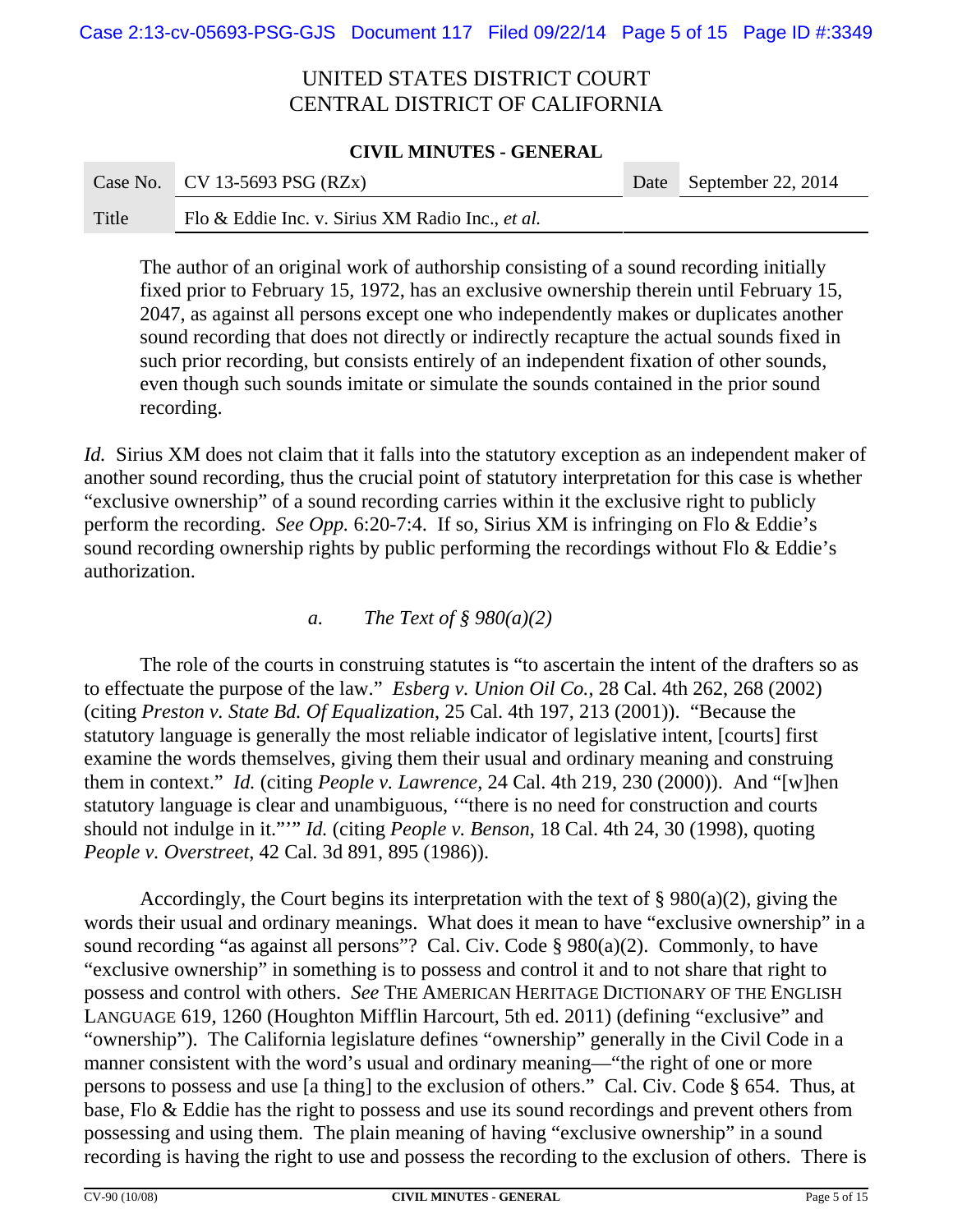### **CIVIL MINUTES - GENERAL**

**Contract** 

|       | Case No. CV 13-5693 PSG $(RZx)$                  | Date September 22, 2014 |
|-------|--------------------------------------------------|-------------------------|
| Title | Flo & Eddie Inc. v. Sirius XM Radio Inc., et al. |                         |

nothing in that phrase to suggest that the legislature intended to exclude any right or use of the sound recording from the concept of "exclusive ownership."

The legislature does include a limitation on the ownership right in the statute's text, "the most reliable indicator of legislative intent." *See Esberg*, 28 Cal. 4th at 268. An author has exclusive ownership in his or her sound recording "against all persons *except* one who independently makes or duplicates another sound recording that does not directly or indirectly recapture the actual sounds fixed in such prior recording, but consists entirely of an independent fixation of other sounds, even though such sounds imitate or simulate the sounds contained in the prior sound recording." Cal. Civ. Code § 980(a)(2) (emphasis added). In other words, ownership of a sound recording does not include the exclusive right to make "covers" (i.e., recording the song with new instruments) – any person can make a sound recording based on a copyrighted recording, without the permission of the owner, so long as they produce the sounds independently rather than recapture the actual sounds in the copyrighted recording.

Construing the meaning of "exclusive ownership" in context with the rest of  $\S 980(a)(2)$ , which lists the above exception to the ownership right, the Court infers that the legislature did not intend to further limit ownership rights, otherwise it would have indicated that intent explicitly. Because the statute lists an exception, the Court should enlist the "familiar rule of construction…[that] where exceptions to a general rule are specified by statute, other exceptions are not to be implied or presumed." *Geertz v. Ausonio*, 4 Cal. App. 4th 1363, 1370 (1992) (citing *In re Michael G.*, 44 Cal. 3d 283, 291 (1988). Courts should "presume the Legislature included all the exceptions it intended to create." *Id.* (citing *Reynolds v. Reynolds*, 54 Cal. 2d 669, 681 (1960)). If § 980(a)(2) had granted "exclusive ownership" in sound recordings without a listed exception, the argument that some limitations on property rights were already inherent in the concept of sound recording ownership might have been more persuasive to the Court. *See Opp.* 6:21-7:4, 8:25-9:2. However, by finding it necessary to specify an excepted right to ownership in a sound recording, the legislature conveyed that limitations on ownership did not live within the concept itself, rather they required elucidation.

Accordingly, the Court's textual reading of § 980(a)(2), giving the words "their usual and ordinary meaning and construing them in context[,]" is that the legislature intended ownership of a sound recording in California to include all rights that can attach to intellectual property, save the singular, expressly-stated exception for making "covers" of a recording.

## *b. Departure from the Common Law*

In California, a different and "well-established" rule of statutory construction applies when a statute conflicts with existing common law. *See Borg-Warner Protective Servs. Corp. v.*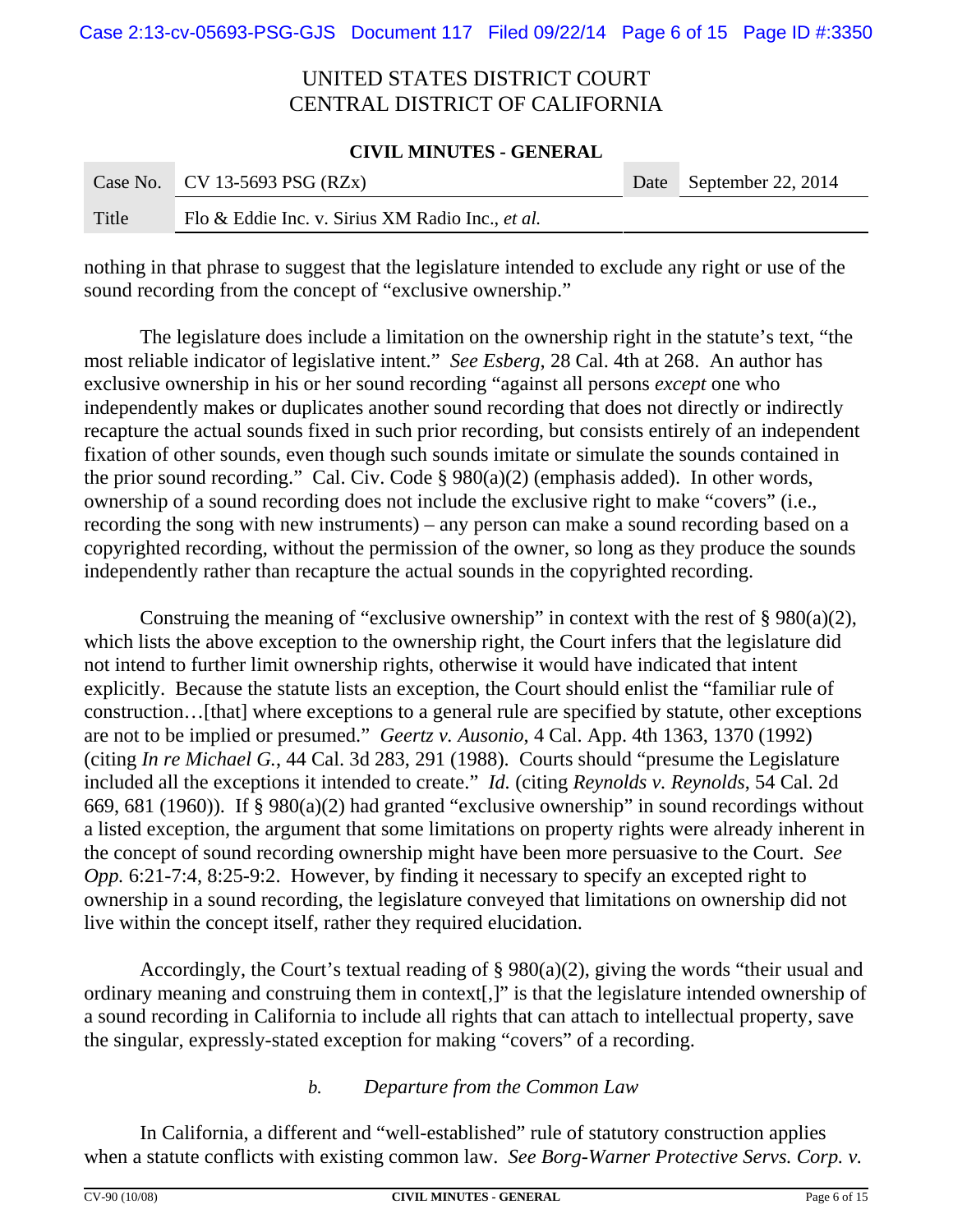### **CIVIL MINUTES - GENERAL**

|       | Case No. $\vert$ CV 13-5693 PSG (RZx)            | Date September 22, 2014 |
|-------|--------------------------------------------------|-------------------------|
| Title | Flo & Eddie Inc. v. Sirius XM Radio Inc., et al. |                         |

*Super. Ct.*, 75 Cal. App. 4th 1203, 1207-08 (1999). "[S]tatutes are not presumed to alter the common law unless *expressly* stated." *Id.* (citing *Saala v. McFarland*, 63 Cal. 2d 124, 130 (1965)) (emphasis added). Sirius XM appeals to this rule to argue that the Court can only construe  $\S 980(a)(2)$  as inclusive of a right to public performance if the text of the statute expressly specifies that right, which it does not. *See Opp.* 8:19-24. Sirius XM reasons that this heightened rule of statutory construction applies because California common law in 1982 (when the legislature passed § 980(a)(2)) did not afford owners of sound recordings the exclusive right to publicly perform their recordings. *Id.* 7:20-23. As a statute including that right would necessarily conflict with common law jurisprudence denying it, the Court can only interpret § 980(a)(2) as inclusive of a public performance right if the legislature *expressly* stated the existence of the right.

While Sirius XM's statement of the rule of statutory construction is accurate, it is inapplicable here because there is no pre-1982 (or post-1982) body of California common law denying sound recording owners the exclusive right to publicly perform their recordings. Sirius XM cannot point to a single case in which a judge considered facts implicating this right or even theorized on the right then decided that the right of public performance does not attach to ownership of sound recordings in California. The Court cannot extrapolate a common law rule regarding public performance rights in sound recordings if the facts that would prompt a court to rule on the issue have simply never been presented in a California court. In this judicial void, the rule of statutory construction requiring express statements to alter the common law does not apply because, when the legislature passed  $\S 980(a)(2)$ , there was no common law rule in California rejecting public performance rights in sound recording ownership.

*c. Beyond the Text of § 980(a)(2)*

"When statutory language is clear and unambiguous, there is no need for construction and courts should not indulge in it." *Esberg*, 28 Cal. 4th at 268 (internal citations omitted); *see also In re Steele*, 32 Cal. 4th 682, 694 (2004) ("[a]lthough legislative history often can help interpret an ambiguous statute, it cannot change the plain meaning of clear language"). As indicated above, in light of (1) the clarity of the plain and ordinary meaning of  $\S 980(a)(2)$ 's "exclusive" ownership…as against all persons" and (2) the legislature's choice to specify one use of recordings to exclude from the grant of ownership, the Court finds that the statute is clear and unambiguous as to the rights that attach to ownership in a sound recording. Under §  $980(a)(2)$ , the owner of a sound recording has the exclusive right to possess and use the recording for all purposes, necessarily including the exclusive right to publicly perform the recording, except that the owner does not have the exclusive right to record and duplicate "covers."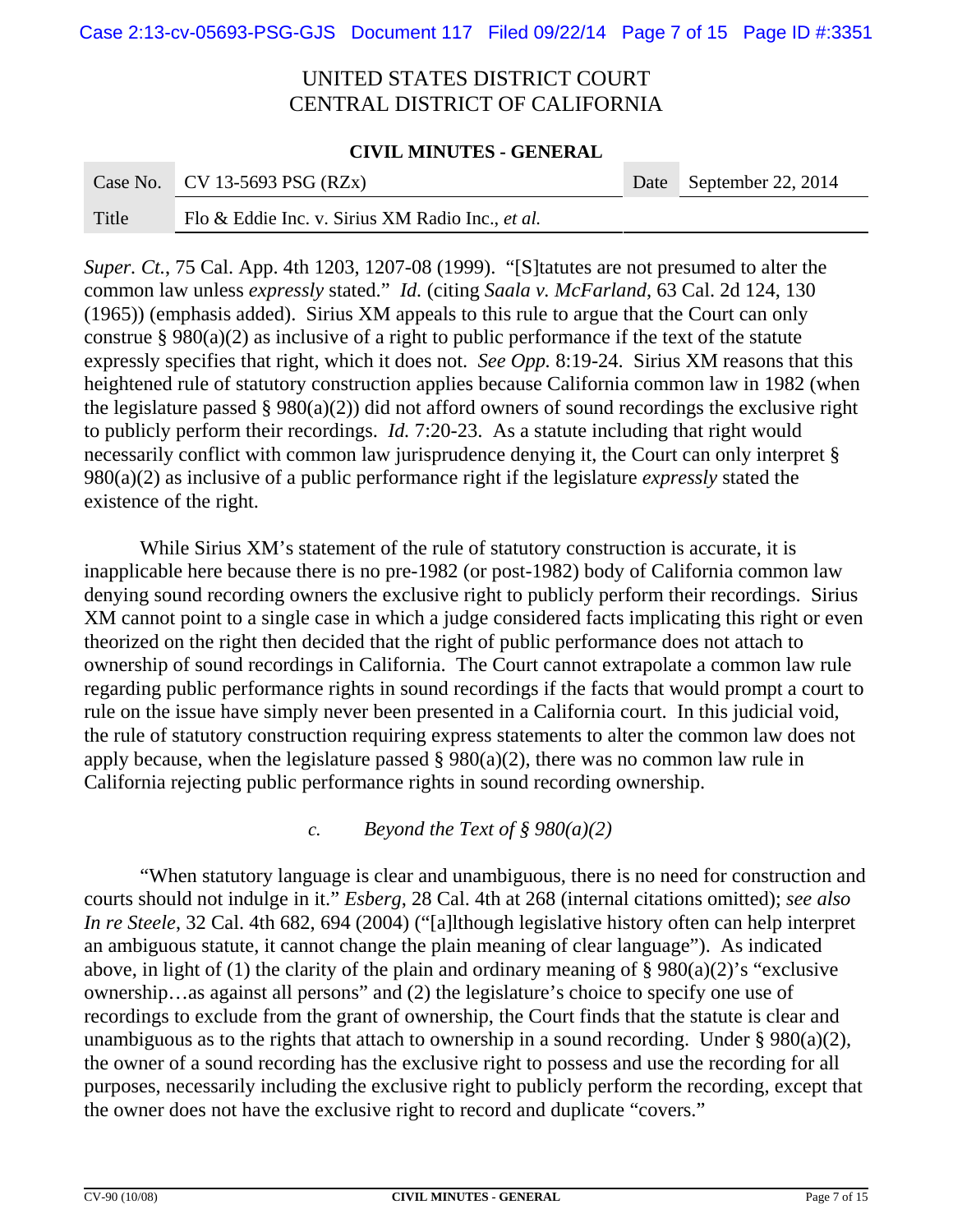### **CIVIL MINUTES - GENERAL**

|       | Case No. CV 13-5693 PSG $(RZx)$                  | Date September 22, 2014 |
|-------|--------------------------------------------------|-------------------------|
| Title | Flo & Eddie Inc. v. Sirius XM Radio Inc., et al. |                         |

Sirius XM's attempts to insert ambiguity into the textual language fail because Sirius XM relies on information outside the statutory language to find that ambiguity in the first place. *See Opp.* ¶ 7:5-19, 16:20-17:4; *see People v. Hagedorn*, 127 Cal. App. 4th 734, 743 (2005) ("Courts generally resort to legislative history to resolve ambiguities, not to create them"). Regardless, the legislative history of § 980(a)(2) is consistent with the Court's textual reading of the statute.

Sirius XM explains that the legislative history of  $\S 980(a)(2)$  "makes abundantly clear that the 1982 revision was motivated by the preemption provisions of Section 301(c) of the Copyright Act, which, as of 1978, had made much of Section 980 'obsolete'; consequently, the law needed amendment to clarify what state-level protections *remained*[.]" *Opp.* 7:5-10. The version of § 980(a) of the California copyright law that existed prior to the 1982 amendment was broad and did not distinguish between different types of copyrightable property: "The author or proprietor of any composition in letters or art has an exclusive ownership in the representation or expression thereof as against all persons except one who originally and independently creates the same or a similar composition." Stats. 1947, c. 1107, p.2546, § 1. In response to Congress' preemption of the majority of state copyright law in the 1970s, the California legislature rewrote its sweeping provision to narrow it to the areas of the law that it still had the authority to regulate. Therefore, it replaced the above subsection with  $\S 980(a)(1)$ , pertaining to works "not fixed in any tangible medium of expression," and § 980(a)(2), pertaining to pre-1972 sound recordings. *See* Cal. Civ. Code §§ 980(a)(1-2). This narrowing of state-regulated subject matter tracked the Federal Copyright Act's preemption provisions. *See* 17 U.S.C. § 301(a) ("On and after January 1, 1978, all legal and equitable rights that are equivalent to any of the exclusive rights within the general scope of copyright…in works of authorship that are *fixed in a tangible medium of expression*…are governed exclusively by this title") (emphasis added); *see also id.* § 301(c) (leaving pre-1972 sound recording protection to the states). Accordingly, the legislature did not expand or limit ownership rights in sound recordings by its 1982 amendment, rather, it excluded works of authorship in other mediums of expression from the law because it no longer had authority to regulate copyrights of those works.

As the California legislature clearly considered the Federal Copyright Act when drafting its 1982 amendment, § 980(a)(2)'s similarities to and differences from the federal law can further reveal the legislature's intent regarding sound recording rights. As discussed above, § 980(a)(2) contains one explicit limitation on sound recording ownership rights. That same limitation is found in the Federal Copyright Act's "Scope of exclusive rights in sound recordings," nearly word-for-word. *See* 17 U.S.C. § 114(b) ("The exclusive rights of the owner of copyright in a sound recording…do not extend to the making or duplication of another sound recording that consists entirely of an independent fixation of other sounds, even though such sounds imitate or simulate those in the copyrighted recording). Section 114 contains other expressly stated limitations, including "[t]he exclusive rights of the owner of copyright in a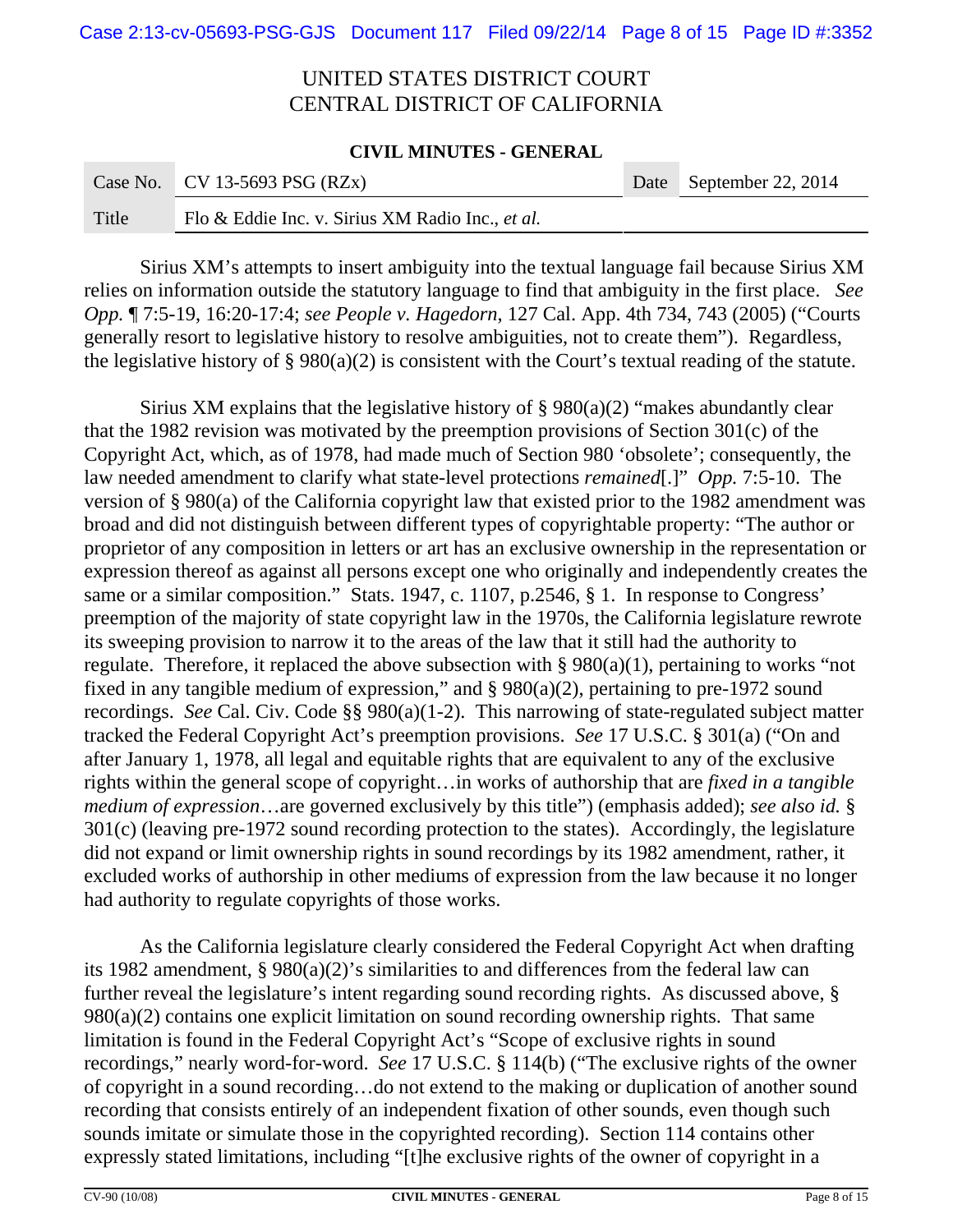### **CIVIL MINUTES - GENERAL**

|       | Case No. $\vert$ CV 13-5693 PSG (RZx)            | Date September 22, 2014 |
|-------|--------------------------------------------------|-------------------------|
| Title | Flo & Eddie Inc. v. Sirius XM Radio Inc., et al. |                         |

sound recording…do not include any right of performance[.]" *See* 17 U.S.C. § 114(a). The California legislature was thus likely aware of this manner of excluding performance rights from sound recording ownership, as well as other limitations listed in the Federal Copyright Act, yet chose to incorporate only one exception into its revised §  $980(a)(2)$ . The legislative history of § 980(a)(2) and its comparison to the Federal Copyright Act actually bolsters the Court's plain textual reading of the statute that sound recording ownership is inclusive of all ownership rights that can attach to intellectual property, including the right of public performance, excepting only the limited right expressly stated in the law.

## *d. Case Law After § 980(a)(2)*

The Court finds further support for its textual reading of the statute as inclusive of the right of public performance from the only two courts that have ruled on or discussed this right under § 980(a)(2). *See Capital Records, LLC et al. v. BlueBeat, Inc. et al.*, 765 F. Supp. 2d 1198 (C.D. Cal 2010); *see also Bagdasarian Prods., LLC v. Capitol Records, Inc.*, No. B217960, 2010 WL 3245795 (Cal. Ct. App. August 18, 2010). These courts agreed that the right exists, albeit either implicitly or in dicta.

In *BlueBeat*, the court was squarely presented with facts implicating a public performance right attendant to sound recording ownership. *Capital Records v. BlueBeat*, 765 F. Supp. 2d at 1200-01. Defendant operated a commercial website that enabled users to download songs (reproduction and distribution of a sound recording) as well as "stream" songs without a download (isolated public performance of a sound recording). *Id.* at 1200-03, 1206 (noting "BlueBeat does not dispute that…it reproduced, sold, and publicly performed the pre-1972 Recordings" without approval from the Recordings' copyright owners). Plaintiffs had alleged "misappropriation in violation of California Civil Code 980(a)(2)" and the court held that for BlueBeat's actions (offering songs for download and for live streaming), it was liable for misappropriation. *Id.* at 1206. Although applying § 980(a)(2), the court does not analyze the "streaming conduct" or public performance allegation any differently than the reproduction and distribution charges related to the downloading function. Thus, the court's treatment of the statute when confronted with public performance facts suggests that the court interpreted "exclusive ownership" under the statute's text to include the right of public performance so unambiguously that the issue did not even warrant analysis beyond repeating the statutory language. *See id.* at 1205.

While the California appellate court in *Bagdasarian Prods.*, did not rule on facts that isolated the public performance right in sound recordings, the court assumed the existence of such a right in its dicta. *Bagdasarian Prods.*, 2010 WL 3245795, at \*11. The parties in the case had executed a sales contract regarding certain sound recording rights in pre-1972 Alvin and the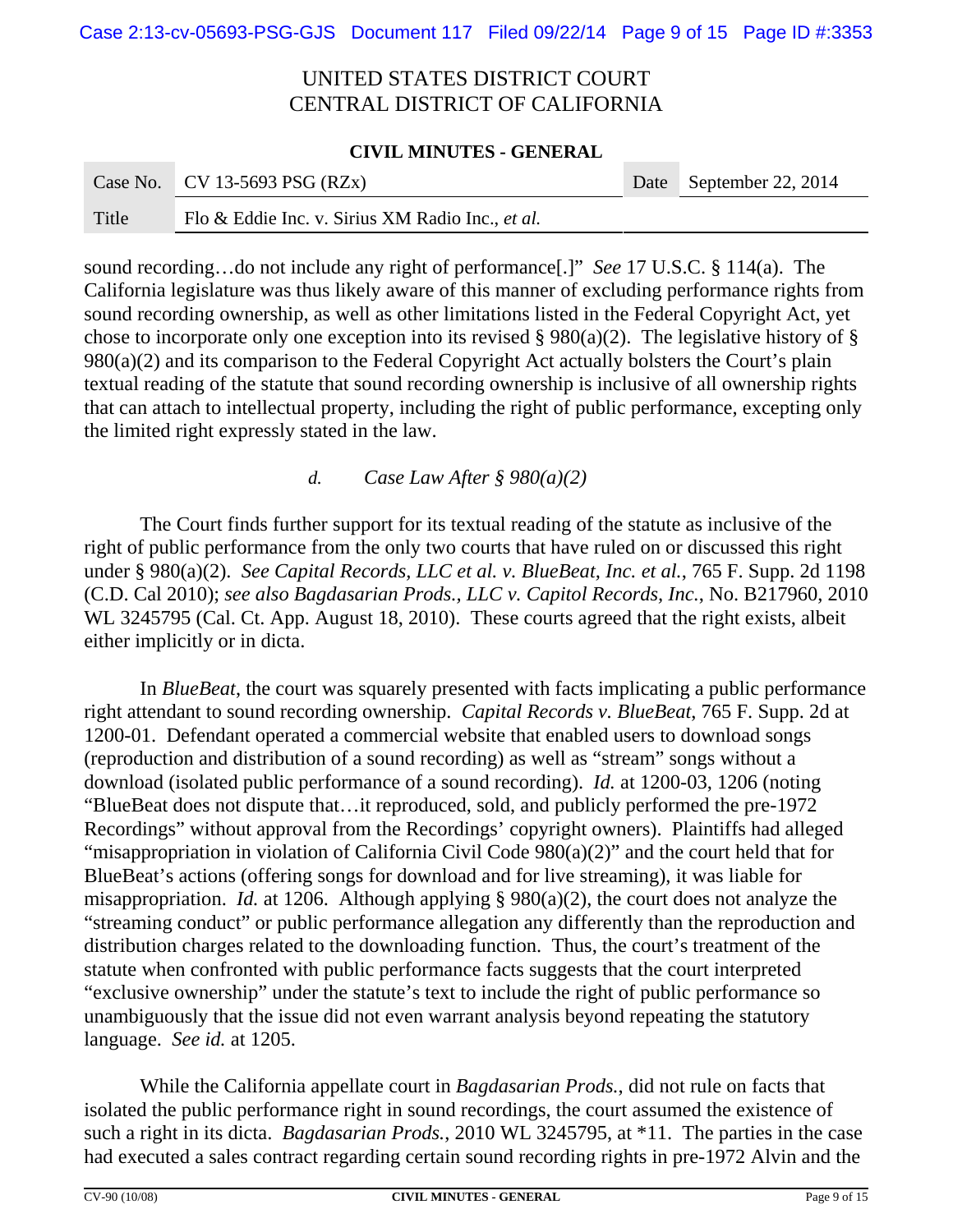## Case 2:13-cv-05693-PSG-GJS Document 117 Filed 09/22/14 Page 10 of 15 Page ID #:3354

## UNITED STATES DISTRICT COURT CENTRAL DISTRICT OF CALIFORNIA

### **CIVIL MINUTES - GENERAL**

|       | Case No. CV 13-5693 PSG $(RZx)$                  | Date September 22, 2014 |
|-------|--------------------------------------------------|-------------------------|
| Title | Flo & Eddie Inc. v. Sirius XM Radio Inc., et al. |                         |

Chipmunks songs. *Id.* at \*1. Their dispute concerned which rights had been sold in that contract. *Id.* at \*2. The court's analysis consisted largely of contract interpretation, not statutory interpretation, but the court acknowledged that it was operating in a copyright landscape governed by § 980(a)(2) by citing to the statute when explaining property rights in sound recordings under California law. *Id.* at \*7. Examining the parties' contract, the court asked whether the agreement granting Defendant "all rights of every kind" in the physical master recordings "together with such rights to use and control…the performances embodied thereon for the purposes of manufacture and distribution" included conveyance of the right to license the recordings for purposes other than manufacture and distribution, specifically, for use as background music in film and television. *Id.* at \*1, 15. While licensing for film and television does not implicate the isolated public performance right like use for radio broadcast does, the court's reasoning suggested that the exclusive right to publicly perform a sound recording was one of the intangible property rights that attaches to a recording. *Id.* at \*11. The court summarized that the contract granted Defendant "the right to exploit the intellectual property embodied in the master recordings only for the purpose of 'manufacture and distribution' of reproductions and records" and explained that other rights remained that Plaintiff had never granted to Defendant. *Id.* "Uses not involving the manufacture or distribution of reproductions or records—for example, publicly performing the records, as would occur if a recording of one of the songs was played during a live stage play—are not within [the contract's] grant of rights." *Id.* By mentioning public performance as an example of a property right that Plaintiff had not transferred to Defendant, the court conveyed that a sound recording owner's bundle of intellectual property rights included the exclusive right to publicly perform the recording. *Id.*

Although the breadth and specificity of cases acknowledging that exclusive ownership of a sound recording includes the right to publicly perform the recording are slight, Defendant has not directed the Court to a single case cutting against the right to public performance, even implicitly or in dicta. Therefore, the limited but unopposed case law referencing  $\S 980(a)(2)$  in a public performance context supports the Court's interpretation of legislative intent based on the text of the statute – that the legislature intended ownership of a sound recording to include the exclusive right to any use of a recording (other than the singular listed exception), including the right to publicly perform it.

The Court finds that copyright ownership of a sound recording under  $\S 980(a)(2)$  includes the exclusive right to publicly perform that recording. *See* Cal. Civ. Code § 980(a)(2). Accordingly, the Court GRANTS summary judgment on copyright infringement in violation of § 980(a)(2) in favor of Flo & Eddie.<sup>1</sup>

<sup>&</sup>lt;sup>1</sup> Sirius XM's argument that state regulation of sound recording performances would violate the Commerce Clause is without merit. *See Opp.* 21:12-14. "Where state or local government action is specifically authorized by Congress, it is not subject to the Commerce Clause even if it **CV-90 (10/08) CIVIL MINUTES - GENERAL** Page 10 of 15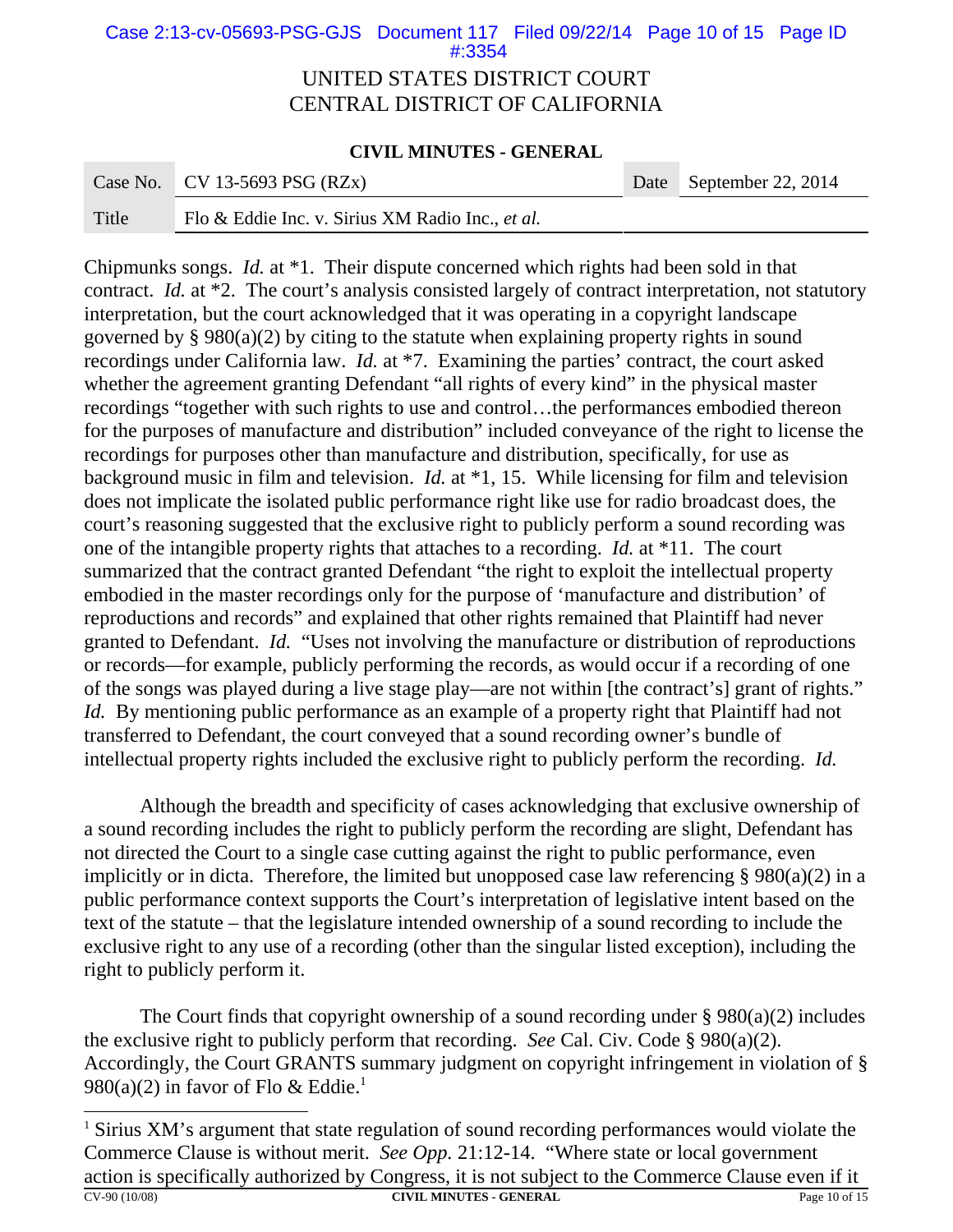## Case 2:13-cv-05693-PSG-GJS Document 117 Filed 09/22/14 Page 11 of 15 Page ID #:3355

## UNITED STATES DISTRICT COURT CENTRAL DISTRICT OF CALIFORNIA

### **CIVIL MINUTES - GENERAL**

|       | Case No. CV 13-5693 PSG $(RZx)$                  | Date September 22, 2014 |
|-------|--------------------------------------------------|-------------------------|
| Title | Flo & Eddie Inc. v. Sirius XM Radio Inc., et al. |                         |

## B. Reproduction

Much of the facts surrounding Sirius XM's alleged copying are still disputed at this point in the case. As the moving party, Flo & Eddie bears the burden of showing that there are no genuine disputes as to any facts material to the outcome of the case. Fed. R. Civ. P. 56(a); *Anderson*, 477 U.S. at 238. Flo & Eddie argues that the following conduct by Sirius XM constitutes unlawful reproduction of its sound recordings:

- (1) copying Flo & Eddie's recordings in creating and backing up libraries and databases (*Mot.* 7:10-18; *DSGF* ¶¶ 16, 18);
- (2) copying "tips and tails" of sound recordings to programmers' workstations to add voice transitions then transferring copies of those sequences—tips, tails, and voice transitions—back to Sirius XM's music libraries (*Mot.* 8:7-15; *DSGF* ¶ 19);
- (3) copying sound recordings to "play out" servers each time it broadcasts a song (*Mot.* 8:17-20; *DSGF* ¶ 20);
- (4) copying sound recordings as "buffer copies" after being transmitted from the "play out" server but before the recording is heard by Sirius XM subscribers (*Mot.* 8:21- 24; *DSGF* ¶ 21);
- (5) authorizing a third party company, Quickplay Media, to copy all of Sirius XM's broadcasts to maintain a 5-hour cache to enable later on-demand listening (*Mot.* 9:1-3; *DSGF* ¶ 22).

The evidence offered in support of all of this conduct is the deposition transcript of Terrence Smith, a high-ranking Sirius XM officer.

Sirius XM disputes aspects of each of these factual representations, supporting its contestations with evidence of its own. In response to assertions regarding libraries and databases, "play out" servers, buffering, and Quickplay "caching," Sirius XM presents evidence

interferes with interstate commerce." *White v. Mass. Council of Constr. Emp'rs, Inc.*, 460 U.S. 204, 213 (1983); *see also S. Pac. Co. v. State of Ariz. ex rel. Sullivan*, 325 U.S. 761, 769 (1945) ("Congress has undoubted power to redefine the distribution of power over interstate commerce. It may…permit the states to regulate the commerce in a manner which would otherwise not be permissible"). Because Congress specifically authorized protection of pre-1972 sound recording rights by the states in 17 U.S.C. § 301(c), the California statute protecting those rights is not subject to the Commerce Clause.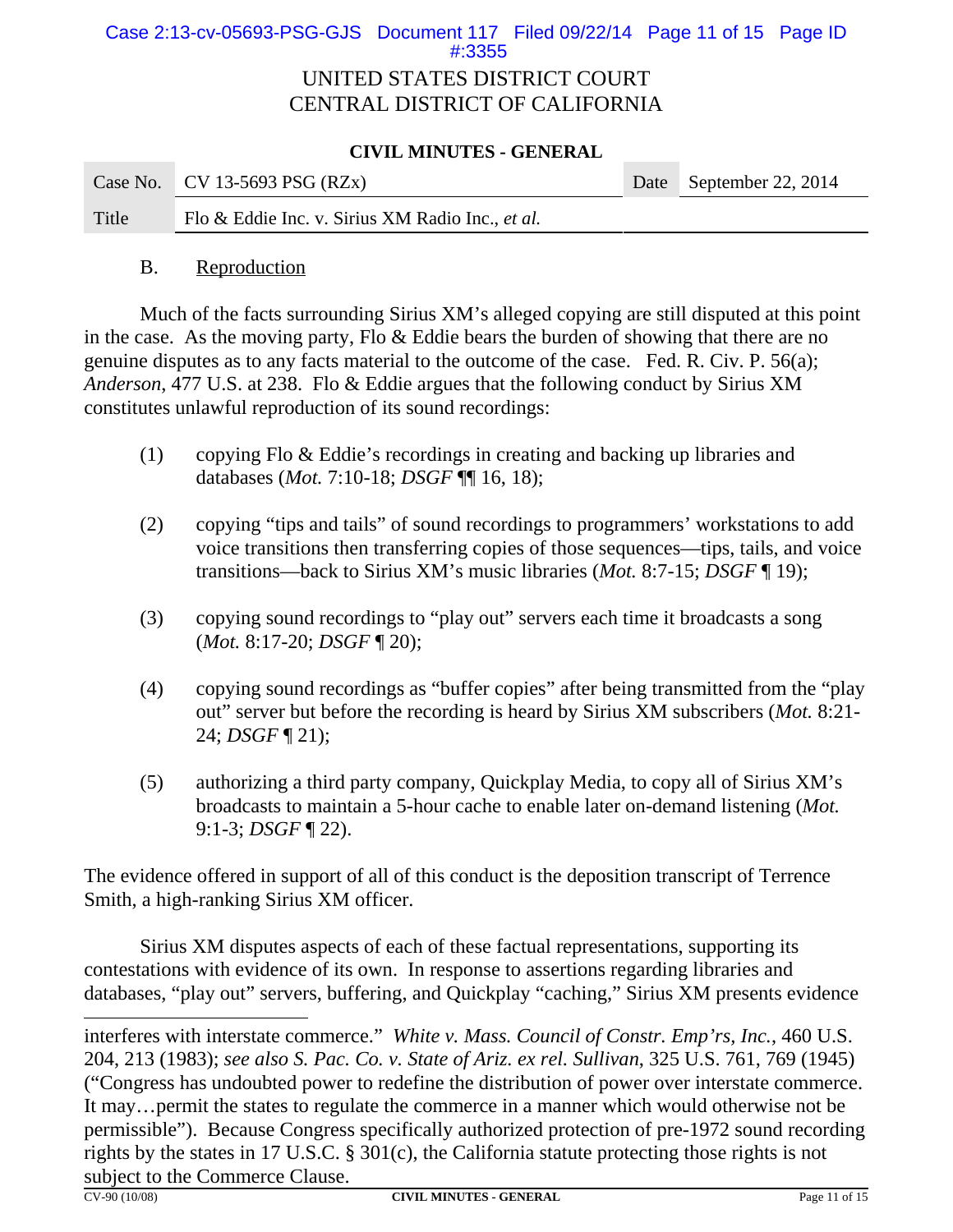## UNITED STATES DISTRICT COURT Case 2:13-cv-05693-PSG-GJS Document 117 Filed 09/22/14 Page 12 of 15 Page ID #:3356

# CENTRAL DISTRICT OF CALIFORNIA

### **CIVIL MINUTES - GENERAL**

|       | Case No. CV 13-5693 PSG $(RZx)$                  | Date September 22, 2014 |
|-------|--------------------------------------------------|-------------------------|
| Title | Flo & Eddie Inc. v. Sirius XM Radio Inc., et al. |                         |

that none of this activity as it relates to Flo & Eddie's sound recordings has occurred in California. *Opp.* 6:7-10; *DSGF ¶¶* 16, 51-54, 58-61, 20-22. Flo & Eddie only counters this showing with evidence that the Quickplay operations are located in San Diego, California, which is not conclusive as to where the alleged acts of copying took place. *Reply* 12:2-3. The location of copying is disputed by the parties and is material to the case because pre-1972 sound recordings are protected by California law alone and "a copyright granted by a particular State has effect only within its boundaries. If one State grants such protection, the interests of States which do not are not prejudiced since their citizens remain free to copy within their borders those works which may be protected elsewhere." *See Goldstein v. Cal.*, 412 U.S. 546, 558 (1973). Thus, for these four types of copying conduct where there is disagreement as to the location of the copying, the Courts find a genuine dispute as to material facts and will deny summary judgment on claims arising from this conduct.

Regarding "tips and tails" copying, the parties characterize the conduct differently. "Tips and tails" are the beginnings and endings (just a few seconds) of recordings that are used by Sirius XM's programmers to bracket the voice transitions that it broadcasts between songs. *Mot.* 8:9-11; *DSGF* ¶ 19. Flo & Eddie allege that these recording segments are copied onto Sirius XM workstations then the copy is transferred to and stored in Sirus XM's libraries and databases for later use. *Mot.* 8:11-15; *DSGF* ¶ 19. Sirius XM disputes which portion of the "tip and tail sequence" is copied and retained. *See DSGF* ¶19. Sirius XM describes the conduct as "caching" the recording segments on a workstation on a very temporary basis, just to make the voice transitions, then only the voice tracks are copied and retained in its libraries and databases. *Id.* The parties genuinely dispute the mechanics of the characterization of the "tips and tails" recordation and storage process. The details as to what is reproduced and retained by Sirius XM is material to the case as it is precisely the conduct that Flo & Eddie argues constitutes unlawful reproduction. Accordingly, the Court will deny summary judgment on Flo & Eddie's claims related to "tips and tails" copying.

At this point in the case, Flo & Eddie has not met its burden to show that material facts as to Sirius XM's reproductions of Flo & Eddie's sound recordings are not genuinely disputed by the parties; therefore, the Court DENIES summary judgment as to any claim premised on Sirius XM's alleged reproduction conduct.

## C. The UCL

The UCL prohibits unfair competition, including unlawful, unfair, or fraudulent business acts. See Bus. & Prof. Code §§ 17200 et seq.; *Korea Supply Co. v. Lockheed Martin Corp.*, 29 Cal. 4th 1134, 1143 (2003). "Section 17200 'borrows' violations from other laws by making them independently actionable as unfair competitive practices." *Korea Supply*, 29 Cal. 4th at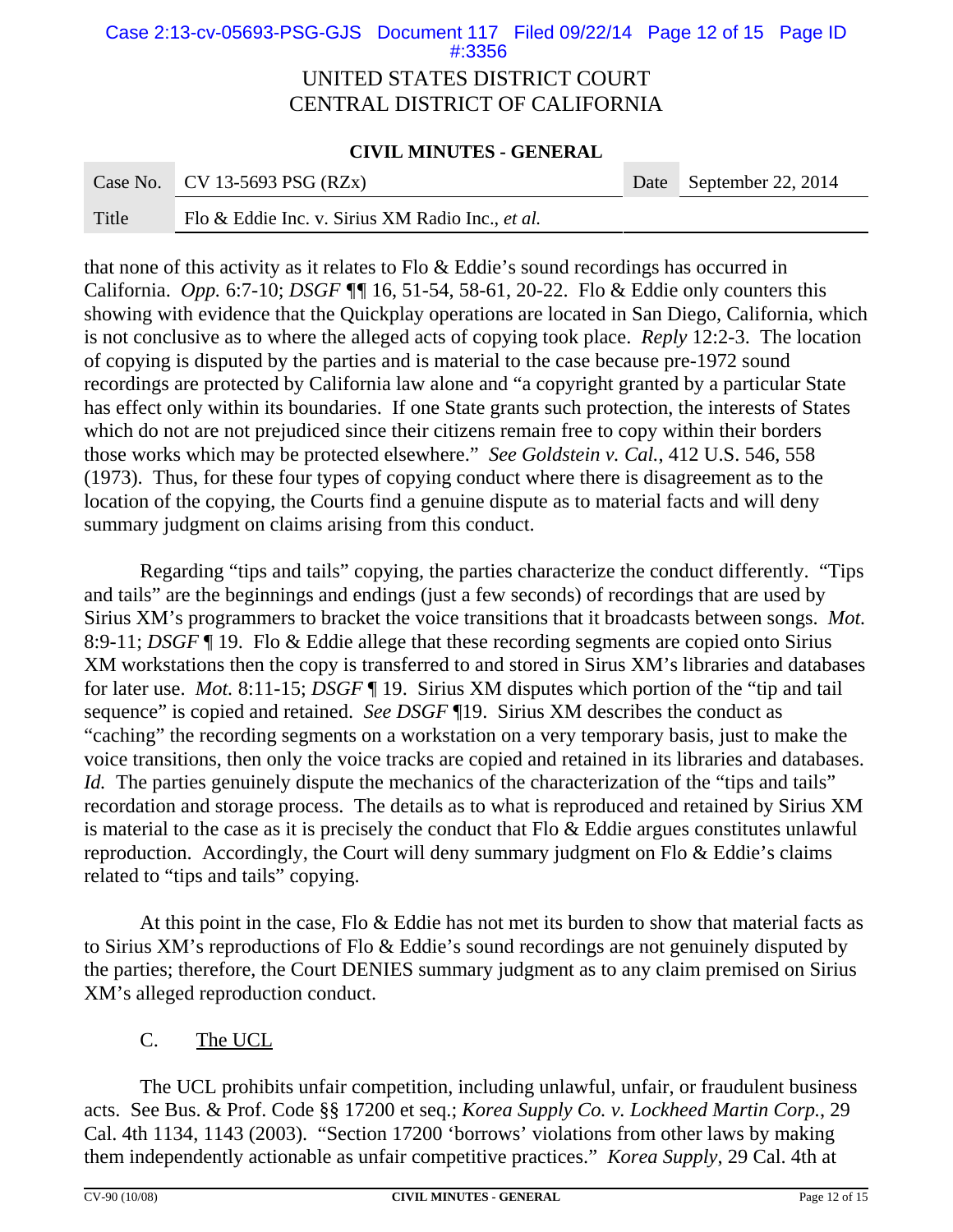## UNITED STATES DISTRICT COURT CENTRAL DISTRICT OF CALIFORNIA Case 2:13-cv-05693-PSG-GJS Document 117 Filed 09/22/14 Page 13 of 15 Page ID #:3357

### **CIVIL MINUTES - GENERAL**

|       | Case No.   CV 13-5693 PSG (RZx)                  | Date September 22, 2014 |
|-------|--------------------------------------------------|-------------------------|
| Title | Flo & Eddie Inc. v. Sirius XM Radio Inc., et al. |                         |

1134 (citing *Cel-Tech Commc'ns, Inc. v. L.A. Cellular Tel. Co.*, 20 Cal. 4th 163, 180 (1999)). Flo & Eddie argue that Sirius XM's unauthorized public performance of Flo & Eddie's sound recordings in the course of its business violates the UCL. *Mot.* 20:3-8.

A threshold issue, disputed by Sirius XM, is whether Flo & Eddie has standing to bring this claim. *See Opp.* 15:4-5. Actions under the UCL may be maintained by a corporation that "has suffered injury in fact and has lost money or property as a result of the unfair competition." *See* Bus. & Prof. Code §§ 17201, 17204; *see also Kwikset Corp. v. Super. Ct.*, 41 Cal. 4th 310, 323 (2011) ("lost money or property-economic injury-is itself a classic form of injury in fact"). "There are innumerable ways in which economic injury from unfair competition may be shown." *Id.* For example, standing is established if a plaintiff was "deprived of money or property to which he or she has a cognizable claim." *Id.*; *see also Clayworth v. Pfizer*, 49 Cal. 4th 758, 789 (2010) (warning parties not to "conflate the issue of standing with the issue of the remedies to which a party may be entitled. That a party may ultimately be unable to prove a right to damages…does not demonstrate that it lacks standing to argue for its entitlement to them"). Flo & Eddie has standing under the UCL because it has an exclusive right to publicly perform its sound recordings and every time Sirius XM played those recordings, it used them without paying Flo & Eddie for that use. *DSGF* ¶¶ 23-24. Thus, at minimum, Flo & Eddie suffered economic harm in the form of foregone licensing or royalty payments for the unauthorized performances of its sound recordings.

Having established standing, Flo & Eddie has also proven that Sirius XM's conduct violates the UCL. On undisputed facts, Sirius XM publicly performs Flo & Eddie's sound recordings without authorization to do so. *Id.* The Court found that such public performance constitutes a violation of Cal. Civ. Code § 980(a)(2). Borrowing the violation of § 980(a)(2), the Court finds that this unlawful conduct also constitutes a violation of the UCL and grants Flo  $\&$ Eddie's motion for summary judgment on UCL liability.

### D. Conversion

 "In California, conversion has three elements: ownership or right to possession of property, wrongful disposition of the property right and damages." *G.S. Rasmussen & Assocs., Inc. v. Kalitta Flying Serv., Inc.*, 958 F.2d 896, 906 (1992) (citing *Tyrone Pac. Int'l, Inc. v. MV Eurychili*, 658 F.2d 664, 666 (9th Cir. 1981)). Flo & Eddie has an ownership interest in the right to publicly perform its sound recordings under § 980(a)(2). *PSUF* ¶ 7. There was wrongful disposition of that property right every time Sirius XM publicly performed the recordings without Flo & Eddie's permission, in violation of California copyright law. *DSGF* ¶¶ 23-24; *see* Cal. Civ. Code § 980(a)(2); *Capital Records v. BlueBeat*, 765 F.Supp.2d at 1206; *see also Joe Hand Promotions, Inc. v. Albright*, No. CV 11-2260 WBS (CMKx), 2013 WL 2449500 (E.D.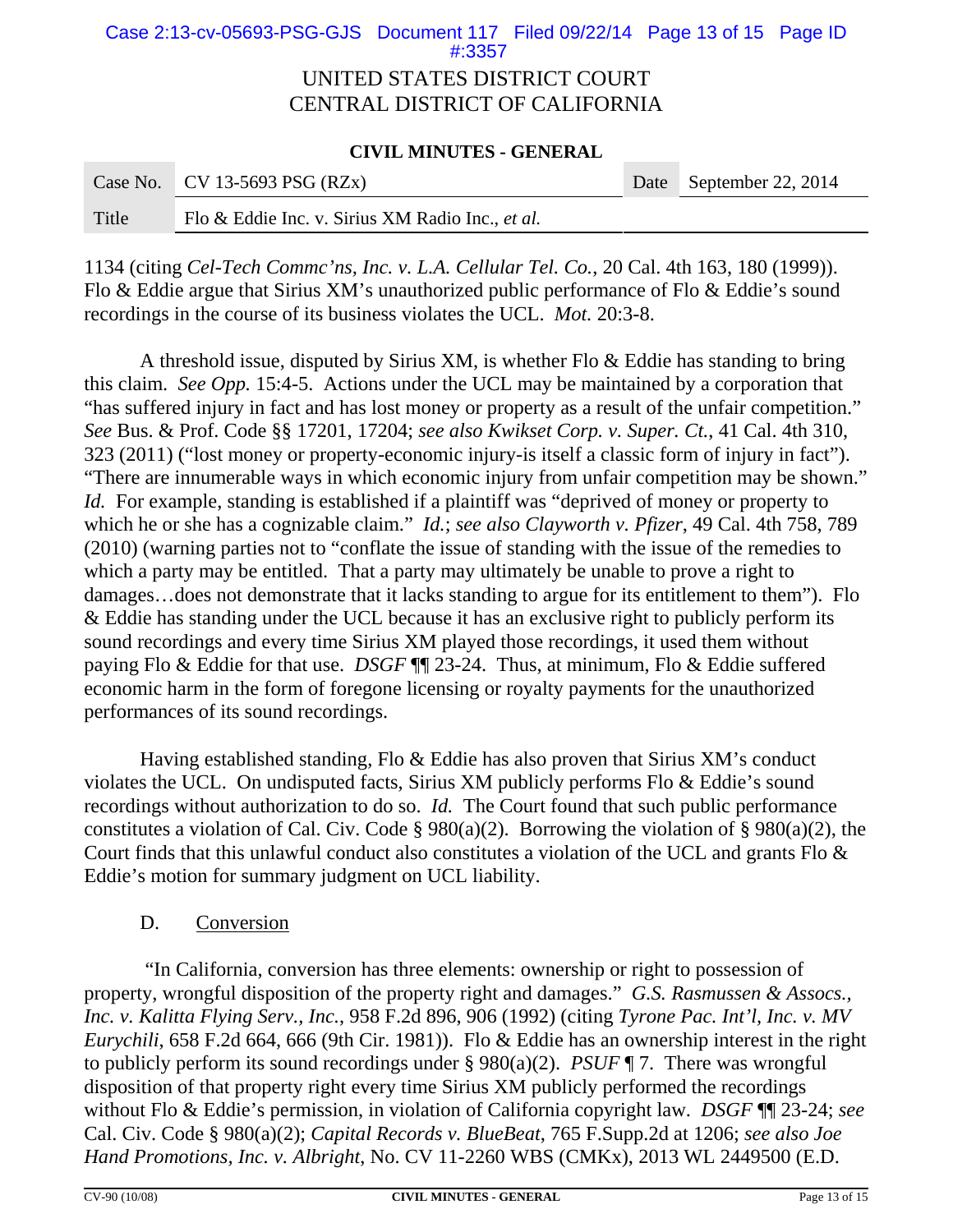## UNITED STATES DISTRICT COURT CENTRAL DISTRICT OF CALIFORNIA Case 2:13-cv-05693-PSG-GJS Document 117 Filed 09/22/14 Page 14 of 15 Page ID #:3358

### **CIVIL MINUTES - GENERAL**

|       | Case No. CV 13-5693 PSG (RZx)                    | Date September 22, 2014 |
|-------|--------------------------------------------------|-------------------------|
| Title | Flo & Eddie Inc. v. Sirius XM Radio Inc., et al. |                         |

Cal. June 5, 2013), at \*8 (finding conversion where the owner of a bar intercepted a satellite broadcast of a sporting event and showed it at his bar without Plaintiff's authorization, thus misappropriating plaintiff's exclusive right to distribute the broadcast). On the element of damages, Sirius XM contends that there are none because Flo & Eddie cannot identify a single sale or lost or diminished license fee that it has suffered as a result of Sirius XM's performance of its sound recordings. *See Opp.* 14:2-4. But Sirius XM's unauthorized performances alone establish conversion damages in the form of license fees that Sirius XM should have paid Flo & Eddie in order to publicly perform its recordings. *DSGF* ¶¶ 23-24. Thus, the Court grants Flo & Eddie's motion for summary judgment on conversion liability.

### E. Misappropriation

"Common law misappropriation presents a final legal theory under the broad unfair competition umbrella." *Balboa Ins. Co. v. Trans Global Equities*, 218 Cal. App. 3d 1327, 1342 (1990). The cause of action has three elements: (1) the plaintiff has invested substantial time and money in development of its…property; (2) the defendant has appropriated the [property] at little or no cost; and (3) the plaintiff has been injured by the defendant's conduct. *Id.* (internal citation omitted). Much of California misappropriation law regarding intellectual property has been preempted by the Federal Copyright Act, but preemption is not at issue here because the Federal Copyright Act leaves copyright protection of pre-1972 sound recordings entirely up to the states until 2067. *See Summit Mach. Tool Mfg. Corp. v. Victor CNC Sys., Inc.*, 7 F.3d 1434, 1439-40 (9th Cir. 1993) (explaining preemption of common law misappropriation); 17 U.S.C. § 301(c). Regarding Flo & Eddie's investment in the development of the sound recordings, the two individuals who own and control Flo & Eddie, Kaylan and Volman, are former band members who performed on recordings. *DSGF ¶¶* 2-4. In a 1970 litigation settlement, Kaylan, Volman, and other band members obtained ownership rights in The Turtles' master recordings from the band's record company in exchange for foregoing a large amount of underpaid royalty payments. *Id. ¶¶* 3, 5. Subsequently, Kaylan and Volman purchased exclusive ownership rights in the sound recordings from the other band members and transferred the rights to their corporation, Flo & Eddie. *Id.* ¶¶ 6-7. By performing on the recordings, foregoing royalties, and making pay-outs to acquire exclusive rights to the sound recordings, Flo & Eddie has demonstrated that it invested substantial time and money in the development of the recordings. Moreover, Sirius XM appropriated the sound recordings at little cost - it simply purchased a first copy of each Flo & Eddie sound recording that it uses in its radio business and performs it as often as it wishes without paying any additional licensing or royalty fees. *Id.* ¶ 24; *see A&M Records, Inc. v. Heilman*, 75 Cal. App. 3d 554, 564 (1977) (finding that duplicating performances owned by plaintiff in order to resell them for profit "presents a classic example of the unfair business practice of misappropriation of the valuable efforts of another"). Flo  $\&$ Eddie has proven injury to itself by this conduct in that same manner that it demonstrated